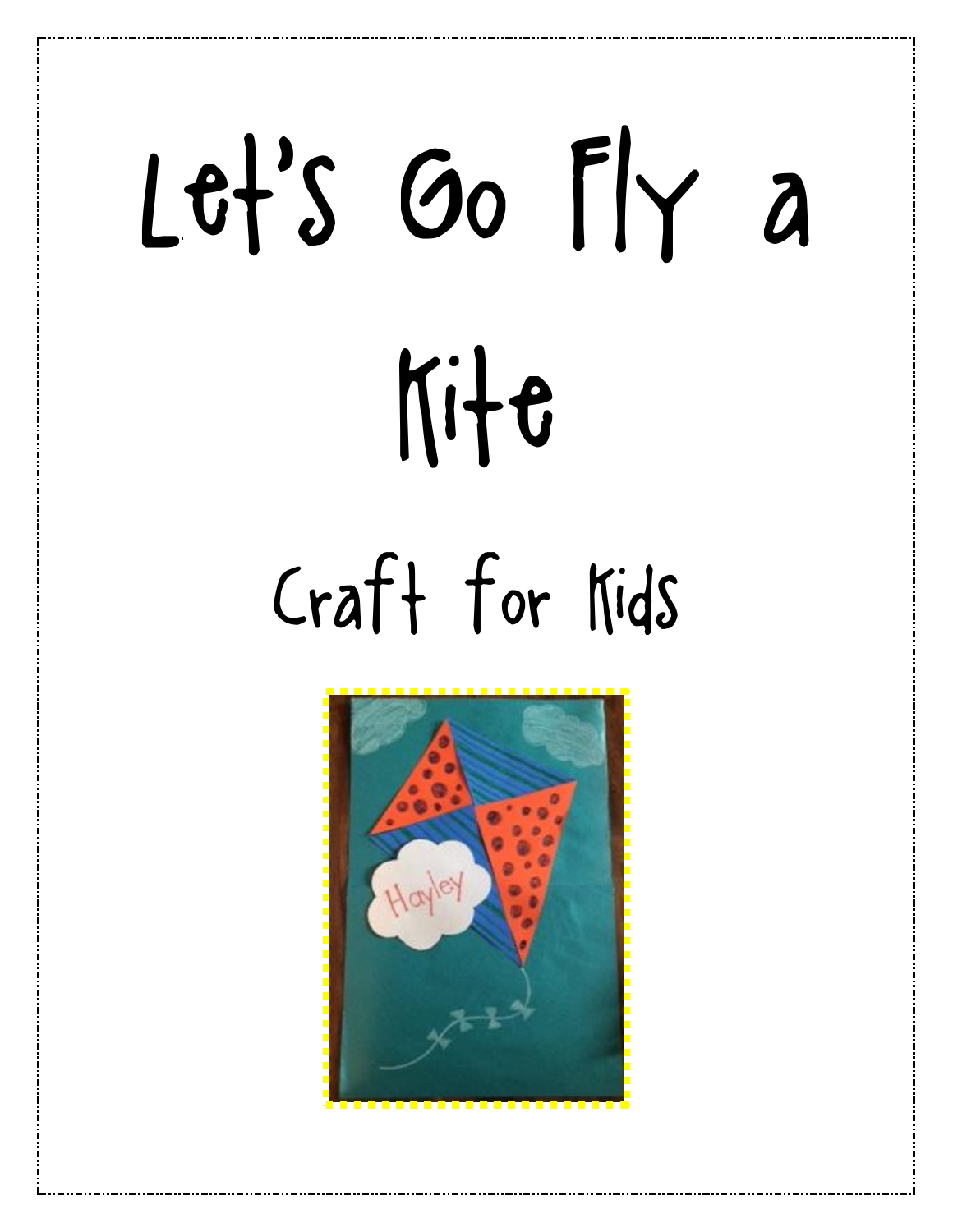Spring is a great time of year for many reasons. Better weather, new life in plants and trees, the hope of summer. Sure, there may be a higher level of storms and wind too, but you know what that means, right? Kite flying! Few things are more exciting to a child than taking a kite out on a windy day and watching it soar to the highest height! We're bringing some of that excitement inside with this cute and easy kite craft!

## **Materials:**

12x18 in. blue construction paper

9x12 in. construction paper (2-4 different colors)

White 9x12 in. construction paper (optional)

Scissors

Glue bottle

Crayons

Triangle and cloud templates (included in this packet)

## **Instructions:**

Print out the triangle templates (large and small). If you can, feel free to print/copy the triangles directly onto the colored paper you want to use. Otherwise, cut out the templates and trace the triangles on the 9x12 construction paper in the colors you want to use. Feel free to use all one color, two different colors, or even all different colors! Let your kids get creative!



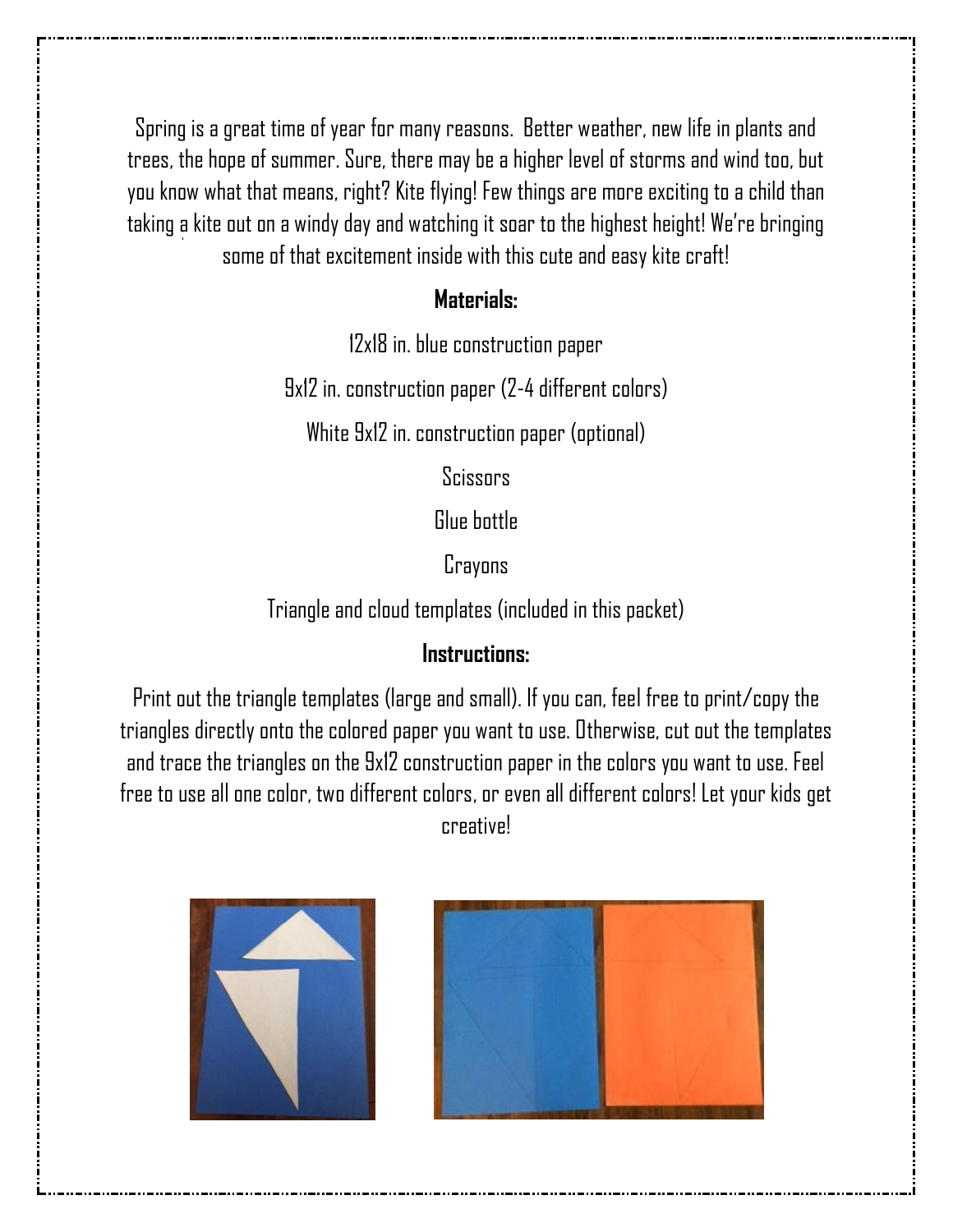Next, cut out all four triangles. Glue the pieces onto the 12x18 blue construction paper. Your kids will most likely need helping getting the triangles laid down correctly. Press firmly and allow to dry if necessary.



With a white crayon, draw the tail of your kite onto the bottom. Add some clouds at the top.

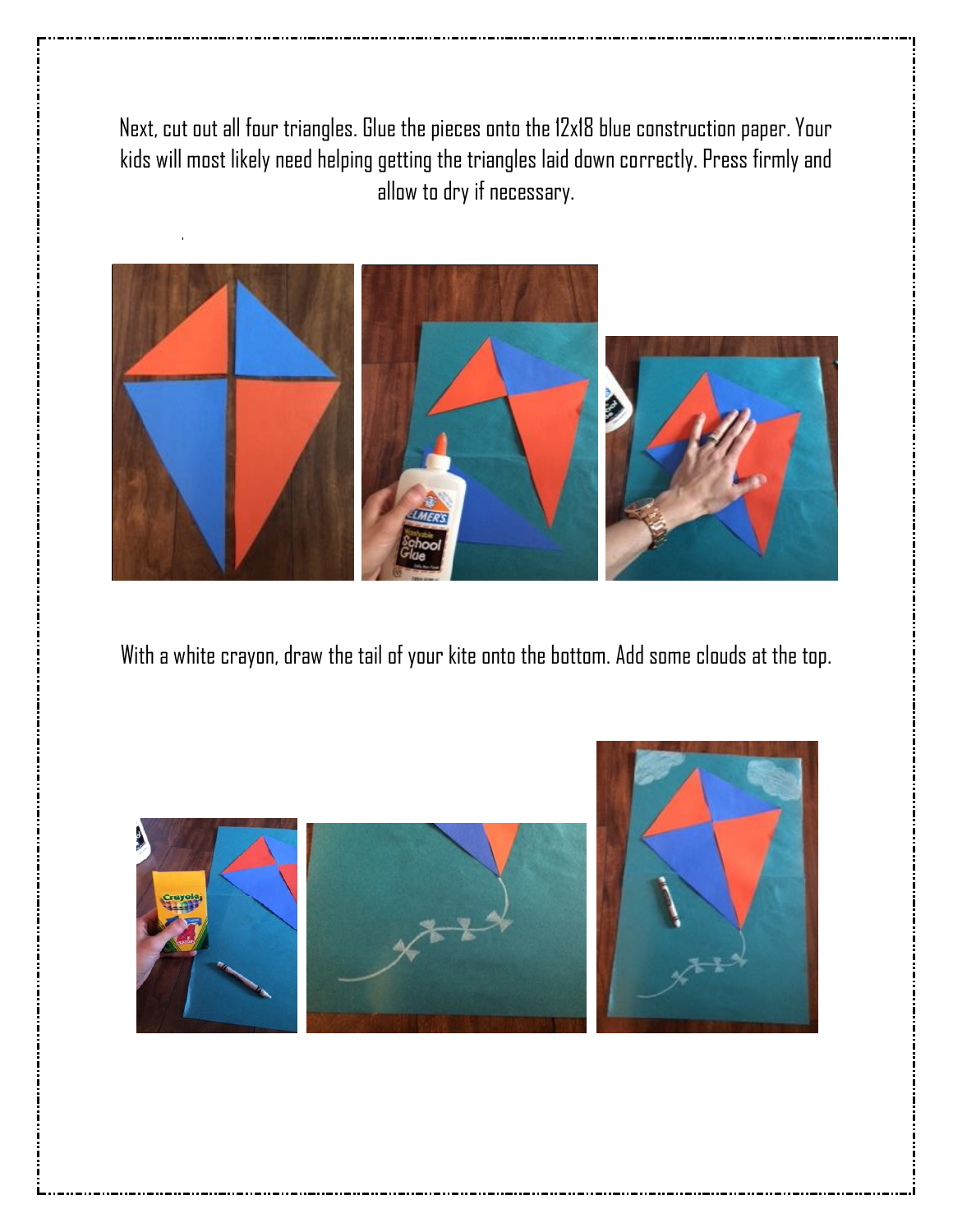With the rest of the crayons, allow your kids to decorate the kite in whatever way they'd like. Take out the cloud template and cut it out. Trace onto white construction paper and cut out if thicker paper is desired for gluing.



Have your kids write their name on the cloud and then glue it down onto the kite. Display proudly!

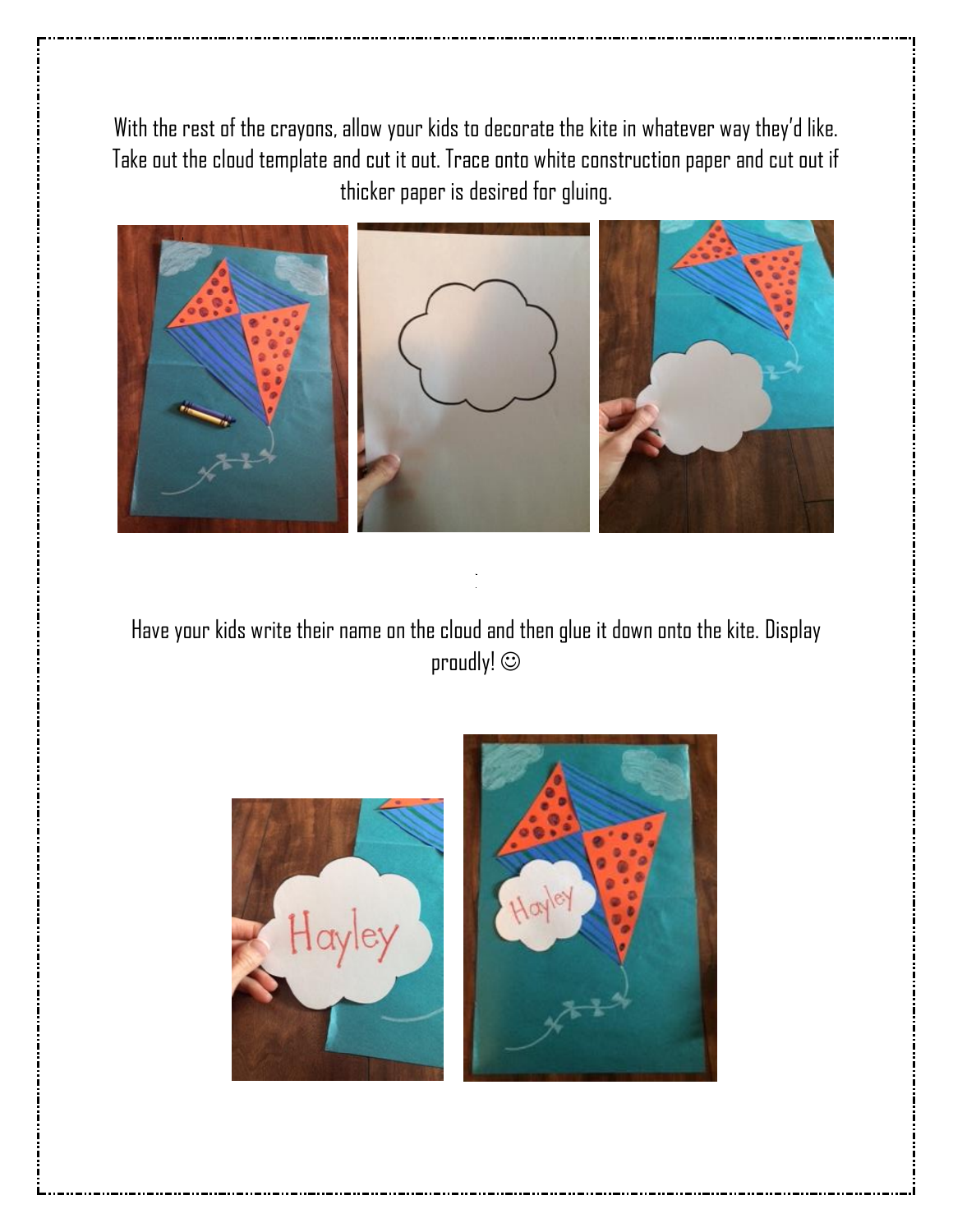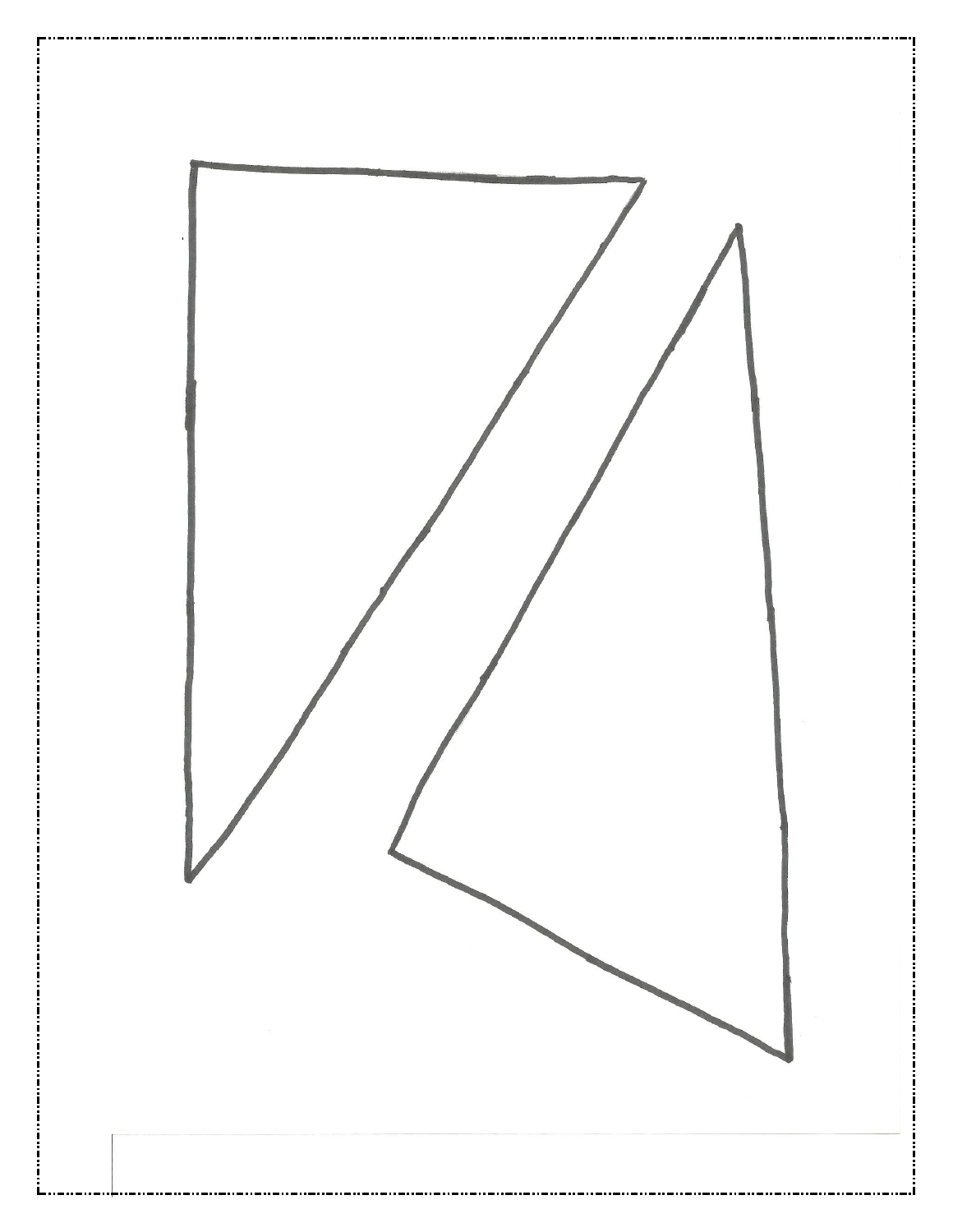